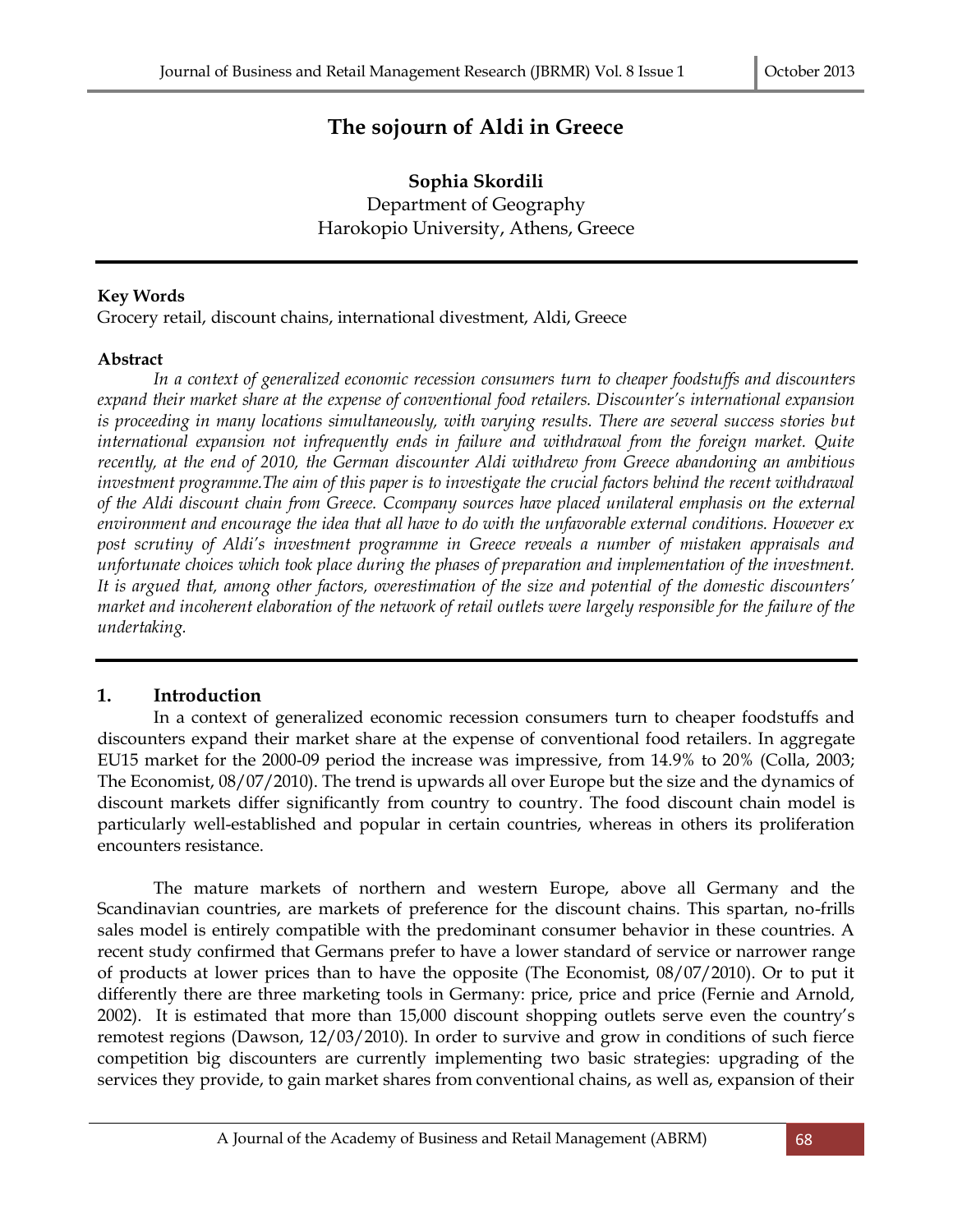networks into foreign countries. The internationalization was significantly intensified after the year 2000 (Wortmann, 2003; Delloite, 2009; Burt, 2010).

Transnational discount chains do not meet with the same degree of acceptance everywhere. Penetration of the large and competitive East Coast USA market by Aldi and the expansion of Schwartz group in France are distinctive success stories (The Economist, 23/06/2011; Dawson, 05/07/2010). But international expansion not infrequently ends in failure and withdrawal from the foreign market. Grocery retailing directly engages day-to-day habits such as food choices and diet hence there are definitely significant barriers and limits to internationalization. The recent experience has shown that competency at home is not automatically transferable to different locations (Aoyama, 2007). Among others, during the last decade the Schwartz group was obliged to withdraw from Norway, the DIA and Tengelmann chains from Italy, Rewe from Spain and the Norwegian Rema from Sweden (Colla, 2003; The Economist, 14/08/2008).

Relatively recently, at the end of 2010, Aldi abandoned its attempt to establish itself in the Greek market and withdrew from the country after two years of trying. The aim of this paper is to investigate the crucial factors behind this withdrawal. It seeks to make a contribution to discussion of the processes that lead international expansion of grocery retail chains to failure. Withdrawal from the international market is an intrinsic element in the internationalization process in retailing (Alexander and Quinn, 2002). Investigation of the decisive factors that lead in each individual case to retail TNCs abandoning a market is a necessary prerequisite for in-depth understanding of the internationalization process (Burt, et al., 2004). Company sources have placed unilateral emphasis on the external environment and encourage the idea that all have to do with the unfavorable external conditions (Kathimerini, 14/08/2010). The paper attempts an ex post scrutiny of Aldi's investment programme in Greece in order to conclude whether investment plans and implementation procedures were the more suitable ones given the peculiarities of the Greek grocery retail market, the conjuncture and the level of competition.

Only a small number of studies have examined the international expansion of discount chains by comparison with the large body of relative research on conventional retail chains. This lack of interest is attributable not only to the fact that conventional companies are active on a larger scale internationally. A second significant factor has to do with the notoriously inward-looking and secretive behavior of prominent discount chains. The Aldi and Schwartz groups are characteristic examples of companies that avoid publicizing their plans and their intentions. It is entirely typical that the impending commencement of operations in Greece by the Schwartz group, under the banner Lidl, was discovered by chance when a Greek journalist reading a German newspaper saw the group advertisement is seeking a financial director to work in Greece (To Vima, 06/09/1998). They also have the right, taking advantage of the relevant legislation, not to publish data on their economic activity. Such information as is available is based on estimates by market sources. So in contrast to the large conventional retail food chains that are highly exposed to the influence of public opinion and provide a constant stream of information on their activities and their investment plans, there is a serious information gap on the subject of the main discount chains. To cover this gap an extensive enquiry was conducted, with cross-checking via alternative sources: the European and Greek financial press, sectoral reports, corporate and journalistic websites and blogs. A small number of interviews were also carried out with key informants.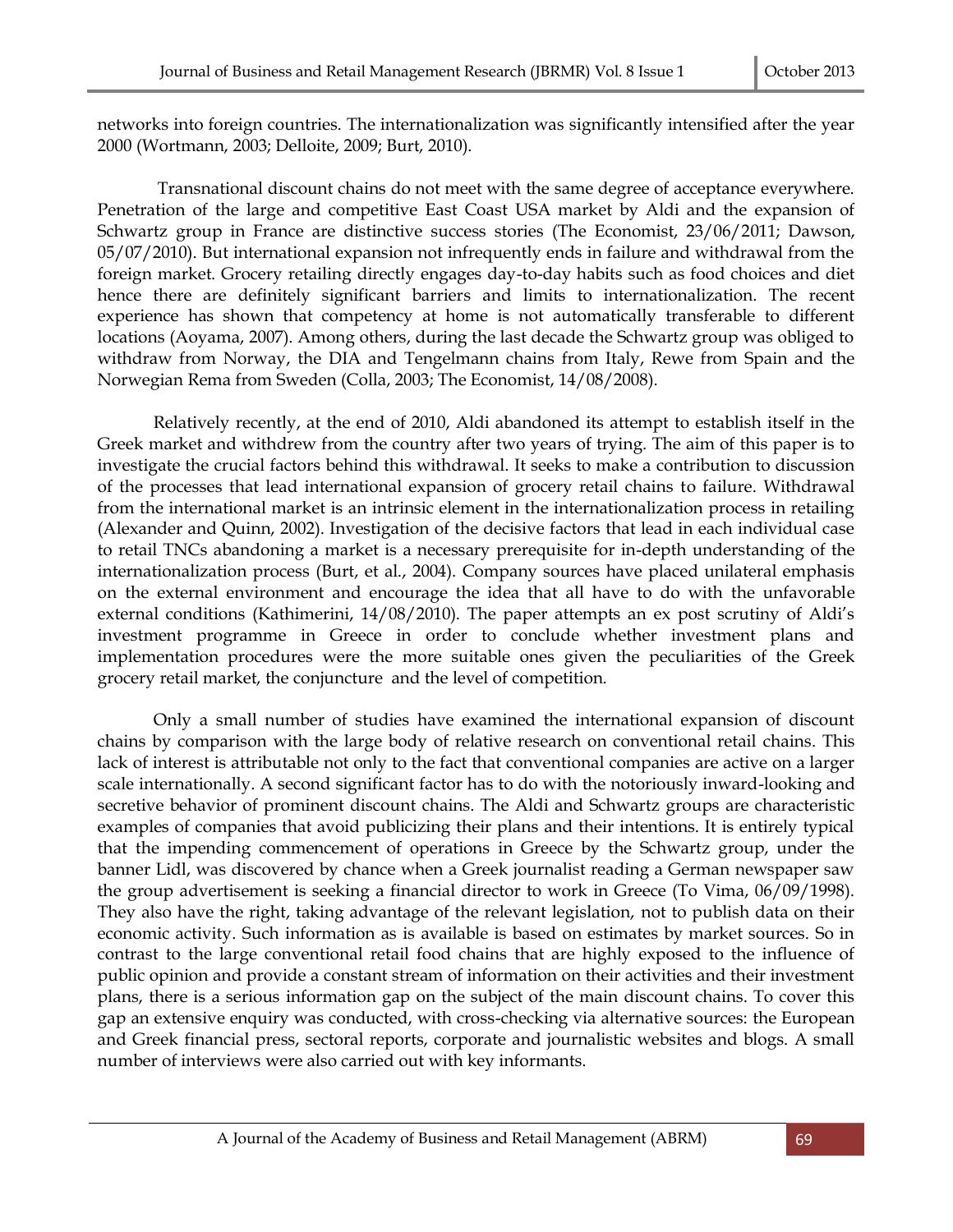Following the introduction, the second section examines the expansion of Aldi into Greece, highlighting a series of misjudgments by the planning team handling the investment, along with some false moves and other problems that emerged during the implementation phase of the project. The third section, summarizing the findings, ventures a preliminary assessment of the decisive factors leading to the failure of the investment, contrasting them with the positions put forward by the company.

### **2. Εx-post analysis of investment plan and implementation**

Aldi investment plan for Greece provided for creation of 400 stores and 5 distribution centers at a projected cost of  $\epsilon$ 1.5 billion, rapidly revised to  $\epsilon$ 2 billion. Hofer, Aldi Sud Austrian subsidiary was responsible for operations in Greece. The objective was to secure a 20% share of the country's organized retail food market within a ten-year time-frame (Kathimerini, 14/08/2010). The first Aldi outlets in Greece opened in November 2008. In July 2010, after only 18 months in operation, the company announced its intention of abandoning the country by the end of the year, which it duly did. Seven hundred workers immediately lost their jobs and another 500-700 workplaces in local companies that had been collaborating with the discounter were placed in jeopardy.

The point of departure for any analysis that seeks to trace the crucial factors leading to Aldi's exodus from Greece cannot be other than the conjuncture in the course of which the company decided to launch its Greek operations. From as early as the end of '90s the financial press was making frequent references to Aldi's imminent entry (To Vima, 06/09/1998; Kathimerini, 09/12/2006). Finally, after considerable temporizing, the company's first stores in Greece opened for business in November 2008.

At that time, high levels of concentration, intense competition and a low rate of development were the key characteristics of the country's grocery retail market. Three TNCs (Transantional Corporations) and another local competitor, namely (in hierarchical order) Carrefour, Delhaize, (AB), Lidl and Sklavenitis, accounted for 55% of the sales and more than 80% of the profits of the country's total organized grocery retailing (2009). All three of the leading international companies had penetrated Greece from as early as the 1990s. First to set up operations in the country was Delhaize (1991), followed by Promodes (1995), which was later taken over by Carrefour, and Lidl (1997) (Skordili, 2012). Throughout the 1990s the organized grocery retail market was growing at a double-figure rate. The sector was going through a period of great upheaval and the big international companies had all the time and space they needed to elaborate the appropriate development strategies in a market with great development potential.

As for the discount chains, at the end of 2006 their market share of the country's organized retail food trade was estimated below 7% (Kathimerini, 09/12/2006). At the EU level this is undoubtedly one of the poorer performances. The discount market for food was dominated by Lidl, followed by Dia, with a small number of local chains also present to a limited and diminishing extent. It should be noted that during the brief period between March 2006 and the end of 2007 the German chain Tengelmann also commenced operations, establishing a network of 33 discount stores trading under the banner plus, mostly in Northern Greece. During its brief passage from Greece Tengelmann did not have time to become big enough to pose a real threat to the dominant chains.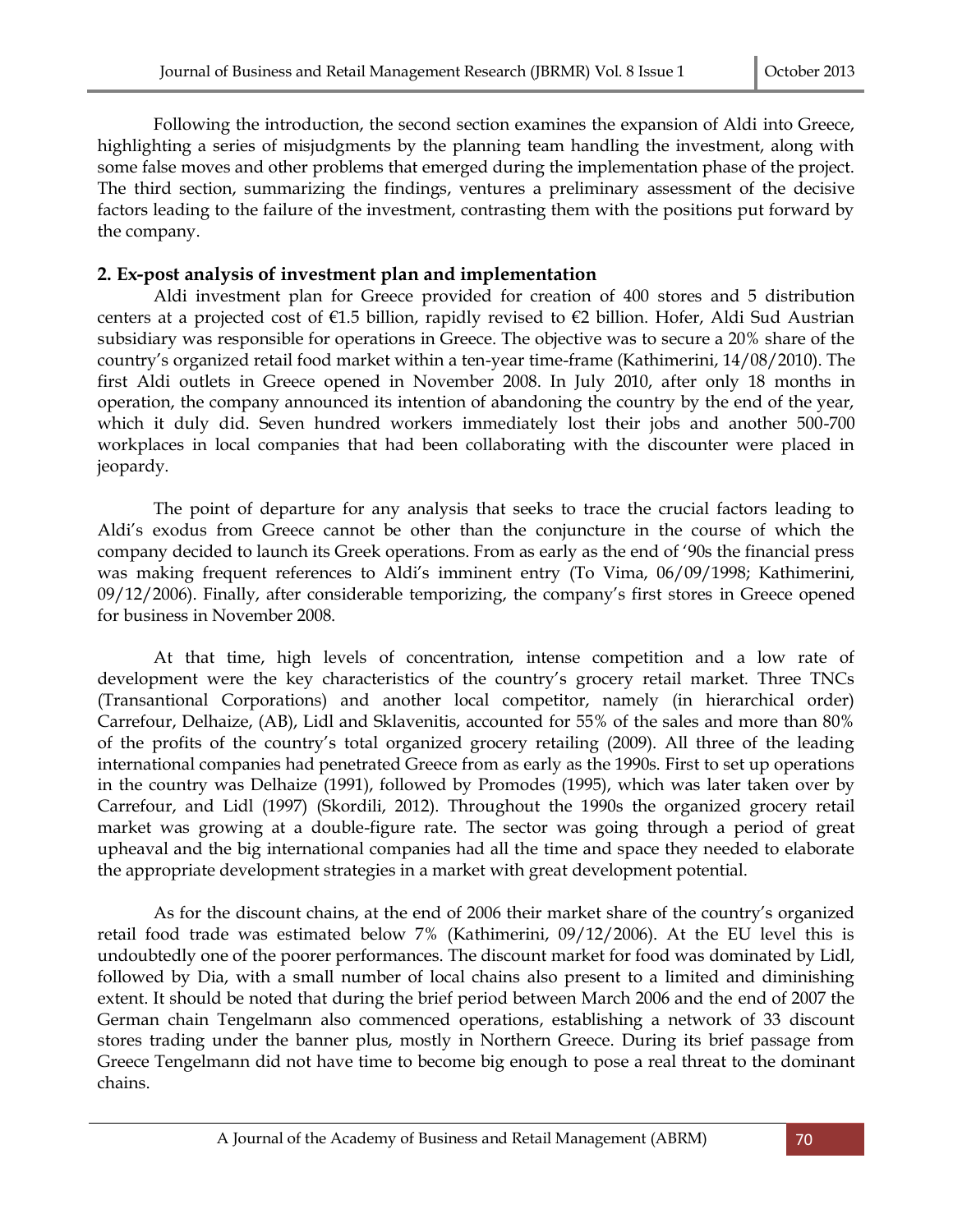Competition between the two key discount chains was not intense because they focused on different sections of the discounting market. Dia chose to launch itself onto the Greek market with two alternative store formats: the majority were soft discount stores with brand-name and privatelabel foods in a ratio of 60% - 40% in small (less than 400m2) neighborhood shops and secondly hard discounting supermarkets (maxi Dia) with a floor area of 1000-1200m<sup>2</sup> (To Vima, 05/10/2007). Lidl involved itself almost exclusively in hard discounting, where indeed it has come to dominate the market. Its network, of approximately 200 stores, sells not only food but also a wide variety of other products (stationery, clothes, electronic goods, etc.) (To Vima, 11/10/2009).

Summarizing, at the end of the first decade of the 21st century Aldi had to deal with a very competitive and in many ways fully stabilized environment with typically narrow margins for development. It was an environment whose growth entailed a number of strict limitations, boundaries and obligations. The two pioneering discounters with more than 10 years presence in the country were enjoying first movers advantages, including experience and learning effects, as well as, scale effects (Destadli, et al., 2004). To become established in the Greek market under such conditions was not impossible but required very special handling, with no room for oversights or delays. Ex post scrutiny of Aldi's investment programme in Greece reveals a number of mistaken appraisals and unfortunate choices which took place during the phases of preparation and implementation of the investment. It is arguable that, among other factors, overestimation of the size and potential of the national discounters' market and incoherent elaboration of the stores network were largely responsible for the failure of the undertaking

## **2.1 Overestimation of the size and potential of discounters' market**

.

During the planning period for Aldi's investment in Greece the emerging data for a number of key quantitative indices indicated that there would be a significant growth in demand in this country for cheap food. The purchasing power of consumers in the middle-income range was falling, while more than 19% of the population was living below the poverty line threshold (Hel. Stat., 2008). At the same time the country had become a destination for more than 1,5 million economic immigrants.

In many European countries the increase in demand for cheap food is leading automatically to a corresponding increase in the consumer market for the discounters. Greece does not belong in this category. There is far more to supermarket shopping than just the dry, rational transactions of the mythical homo economicus (Chemawat, 2001). Partly cultural, partly emotional, shopping reveals much about our societies and where we fit into them (The Economist, 28-04-2009). A closer look at the dietary patterns, the consumption habits and other deeply rooted characteristics of Greek society and the Greek economy indicates that a significant proportion of the increased demand for cheap food was absorbed both by small-scale food retailing and by conventional supermarket chains. In Greece both of these channels are very strong and successfully oriented towards many different types of consumer.

A significant part of the demand for cheap food continues to be served more effectively by the flexible and familiar small-scale independent food grocers and farmers markets and does not appear readily integrable into the impersonal and standardized model of major retailers. In every urban neighborhood there is a network of small shops catering for everyday needs, along with the weekly farmers market for fruit and vegetables. Figures from late 2006 indicate that still 79% of total purchases of fruit and vegetables continued to be made from street markets and greengrocers (To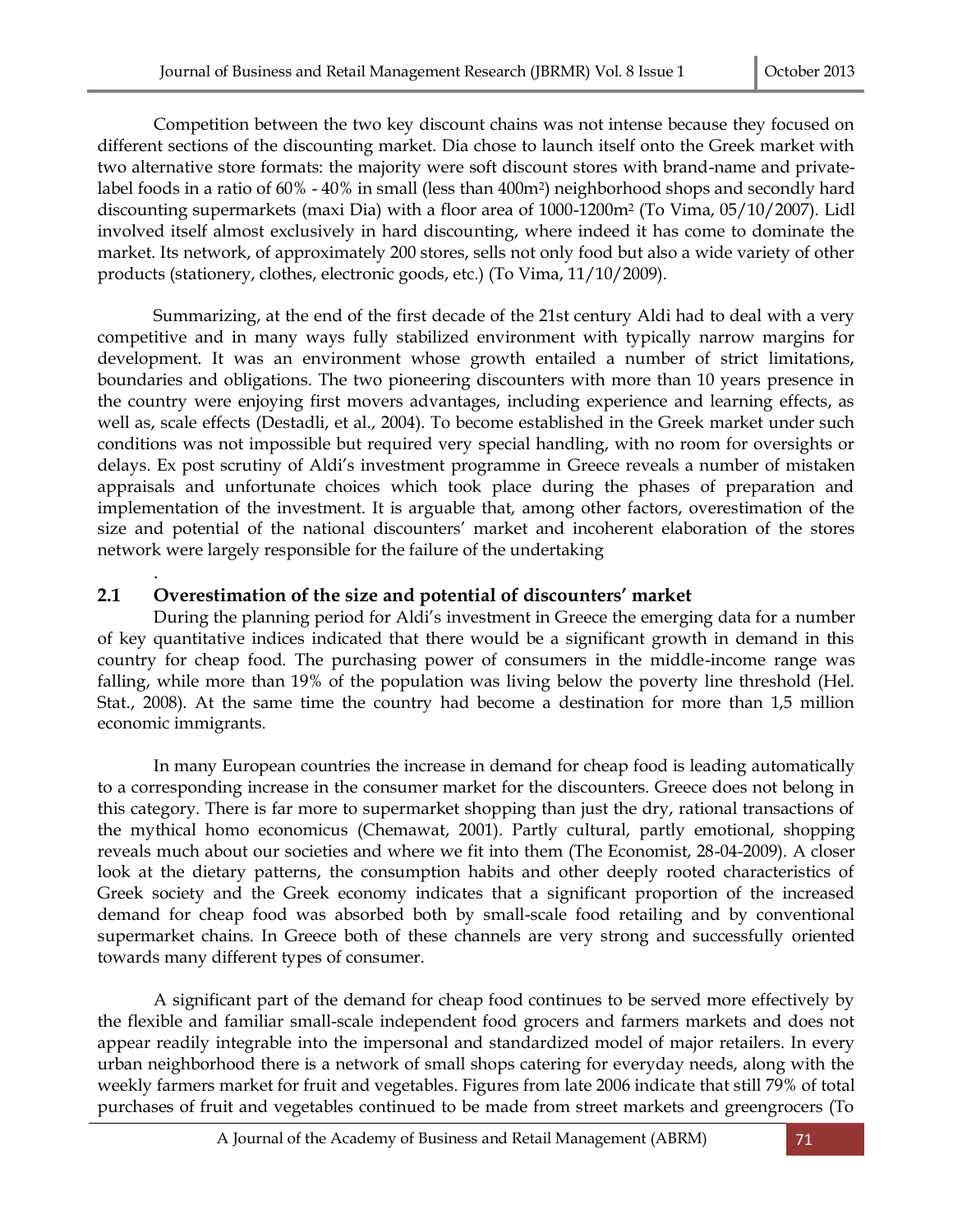Vima, 05/11/2006). It is well-known that in the afternoon before closing time the goods at farmers markets are sold at lower prices than at any discount chain store.

Notwithstanding the growing concentration in retail food trading, tens of thousands of small food outlets have demonstrated remarkable resilience and adaptability. Often what these small shops are selling is higher-quality expensive alternatives to the mass foods that are on sale in the supermarkets. But many of them cover the lower segment of the market, retailing cheap food. These shops constitute a market of preference and a haven for lower income groups. But even if the products they have on sale are a little more expensive than at discount chains, they are at an advantage because of their superior capacity to meet consumer needs (smaller packages, greater familiarity from the viewpoint of taste, proximity to customers' homes, longer opening hours). Because of the high frequency of food purchases, lasting relationships of mutual trust develop between consumers and the families of proprietors of small shops, making possible a number of ancillary services that are very important for people on low incomes. The shopkeeper provides a personal guarantee of the quality/price relationship of the products and can take into account customers' economic problems, offering lower prices and - not infrequently – also informal credit for people well-known to him, who may not have access to the banking system.

On the other hand discount chains also face stiff competition from conventional food retailing chains in attracting medium and low-income consumers who make regular purchases from the larger chains. The variety and quality of the goods on sale through the conventional chains and the pleasant shopping environment are crucial factors with a significant power of attraction for the average Greek consumer.

The dominant nutritional pattern, the Mediterranean diet, is based on a wide variety of fresh foods. The range of 1,000 coded items, found on sale at a typical discount outlet, is in no way sufficient to cover the basic purchasing requirements of the average Greek family. Moreover ownlabel foods have encountered a great deal of suspicion and rejection from Greek consumers. As late as in 2006 the totality of own-label products (including non-food items) comprised only at 8-10% of the sales of conventional chains (Kathimerini, 09/12/2006). In Greece there is a deeply rooted perception that the anonymous product is cheap and of inferior quality. It is a stance that is explicable in terms of perennial characteristics of local retail trading. Strict health regulations have never been imposed on the food market. There was always room for violation of the quality controls prescribed under the relevant legislation. So the idea has come to prevail that the factory brand is a guarantee of the product quality. It should be noted that the recent (2009) food scandal over the sale by Lidl of sunflower oil adulterated with engine oil did nothing to counter this outlook.

Moreover, the climate of misery and frugality that pervades the discount stores is offputting for the average Greek family. In the mature consumer markets of the northern European countries all social classes shop from the discount centers because what has priority are the requirements of the quality/price indicator. This is not the case in Greece where the average family still enjoys weekend shopping in the big hypermarkets as an opportunity for a family outing, as well as, a hallmark of relative prosperity to small extravagances of impulse buying, in accordance with the children's desires or the dictates of popular culture (e.g, exotic products recommended by television chefs).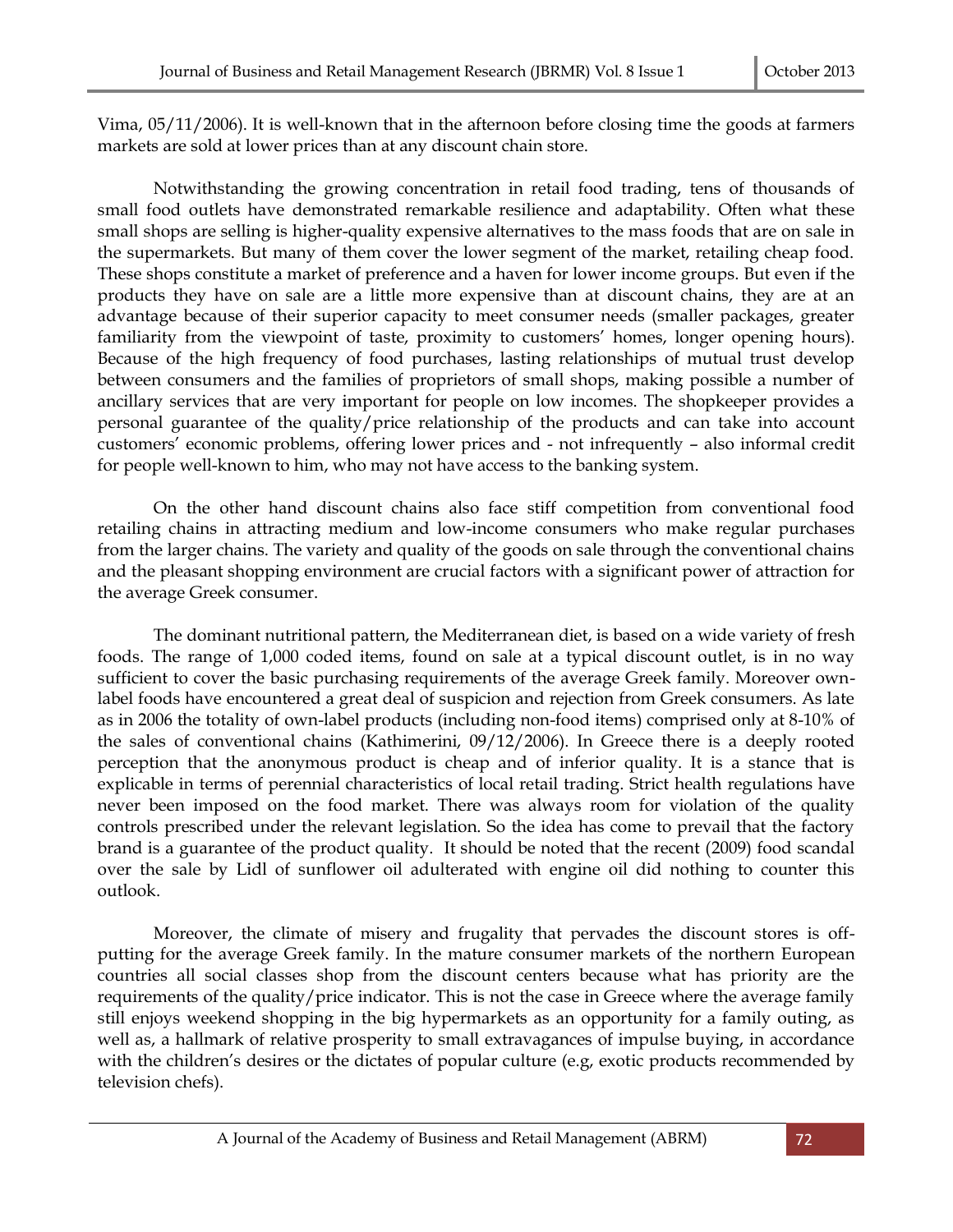With a view to satisfying the increased demand for cheaper food, the big conventional chains operating in Greece recently embarked successfully on a program of reducing their product prices and developing new, more attractive, stores formats. The great size of these companies and the privileged links they are able to maintain with their suppliers makes it possible for them to sell at reduced profits, or even without profit, to absorb price increases, to implement extensive specialoffer systems, to develop ranges of cheaper private-label products. They have also focused their attention on the big urban centers, establishing various types of convenient small neighborhood stores. Relevant research has shown that Greek consumers attach high significance to proximity in grocery store selection. These stores are a very suitable response to present-day needs of lowincome consumers, which could be summarized by the triptych "less – cheaper – closer" (Skordili, 2013).

Such initiatives have yielded an increase in conventional chains sales in the midst of the crisis. By contrast, for the discount chains seeking to upgrade their image in a small market such as Greece, the room for maneuver is very limited. At the beginning of 2006 Lidl attempted to deal with the lack of confidence shown by Greek consumers in their products by including in their inventory 250 well-known brands (To Vima, 20/08/2006). The number of brand-name products was gradually increased to a total of 400 coded items. This move met with a positive response from Greek consumers and led to an increase in sales but there was also a 3.9% selling price increase for these products (Kathimerini, 14/11/2009). In early 2009 the parent company concluding that this initiative was altering the company profile, proceeded to replace the management team and withdraw the majority of brand-name products (Isotimia, 30/05/2009). Also the soft discount model that Dia had attempted to implement was not working in Greece. After ten years of operating more or less at a loss finally in the summer of 2010 Dia was taken over by Carrefour and its shops converted into Carrefour outlets.

### **2.2 Incoherent elaboration of the store's network**

Aldi chose to embark on operations in Greece through organic network growth. Discount chains are at an advantage vis à vis conventional supermarket chains by virtue of the fact that the time required for establishment of their stores is clearly less and building construction costs are clearly lower (Bradley and Chemawat, 2002). Establishing the Aldi network in Greece was neither fast nor cheap.

The company's initial plan provided for the establishment of approximately 40 stores each year so as to attain the goal of opening 400 stores within a time-frame of ten years (Τsireka, 18/11/2008). This was an extremely ambitious objective unsubstantiated by anything in the recent record either of the company or of the country in question. After 16 years in the big British market for food, Aldi at the end of 2008 had a network of 382 stores (BBC Business, 20/11/2008). The performance in Portugal was even less encouraging. After 3 years of operations in the country at the beginning of 2009 the company had established only 13 stores. In Greece, in much more favorable market conditions, Lidl needed 11 years to establish a network of 200 stores; while it took 20 years to AB chain to establish a network of 216 stores of various formats (Skordili, 2012).

The company commissioned a large Greek real estate firm to search for appropriate large sites at conveniently accessible positions, to construct buildings of 1,000 - 1,200m<sup>2</sup> floor space with parking space for 50 vehicles. After two years of operating in the Greek market, Aldi had succeeded in establishing only 38 stores and 1 distribution center. It also had in its possession 24 building sites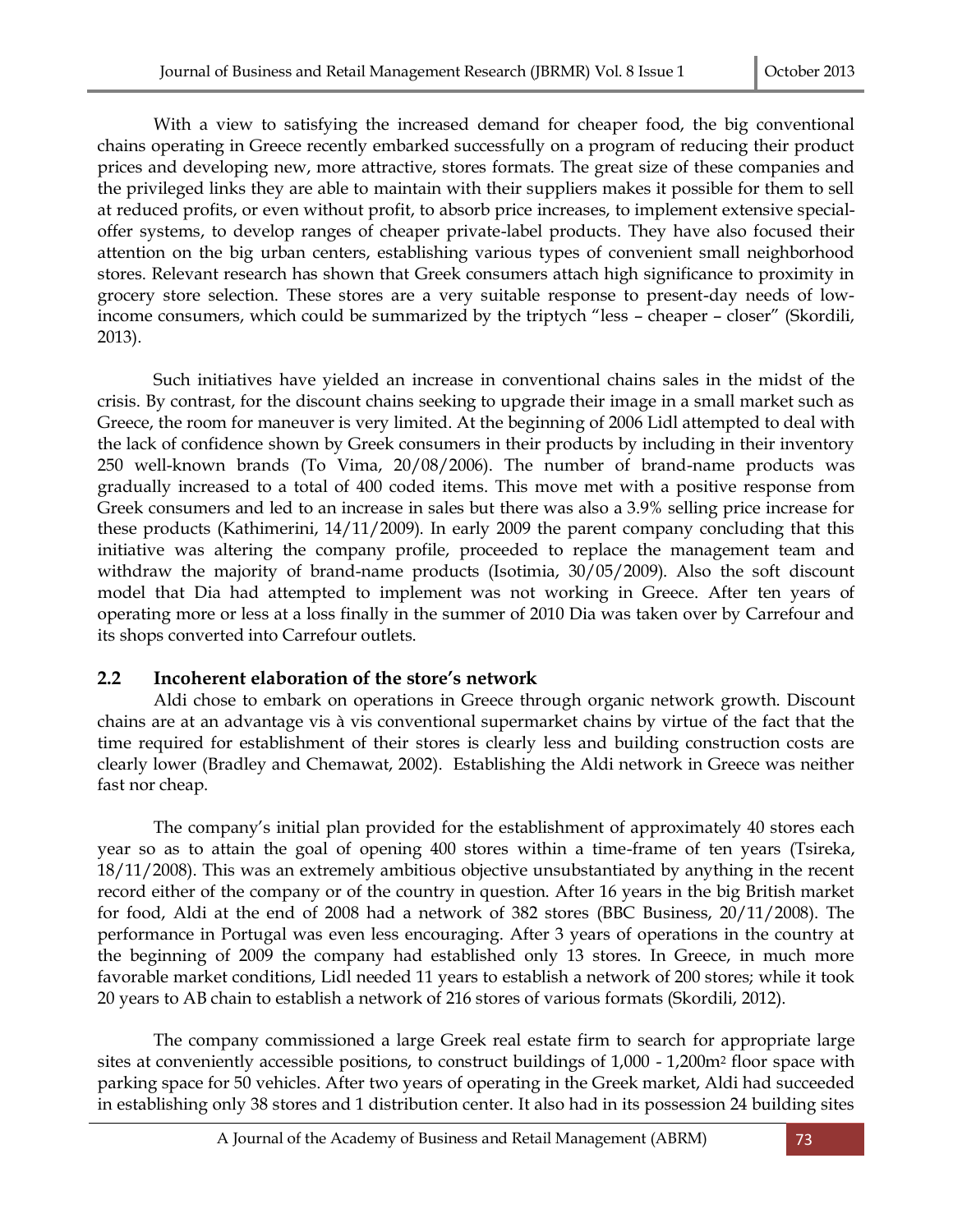earmarked for further expansion of its network. The overall cost of the investment was by some accounts €600 million, though a figure of €800 million has also been cited (Dawson 23/07/2010). This amount is considerably more than the estimated value of the company's fixed assets at the time of withdraws.

There are records of a number of cases of land purchases at high prices that can be attributed to time considerations and therefore seen as conjunctural. In 2008-09 prices on the Greek real estate market had peaked. Also the competition with other chains for land was stiff. In urban centers, by 2008-09 the most sought-after building sites had already been occupied by other big supermarket chains. Their installation had drawn in other big retail trading chains and brought about a very considerable hike in land prices. At the same time construction costs for company premises were fluctuating at a very high level. Representatives of company employees and reliable journalistic sources maintained that the average cost of an Aldi building was  $\epsilon$  2.3 million while the corresponding cost for Lidl was  $\epsilon$  850 thousand. There was also much published comment on the high cost of constructing the distribution center in Thessaloniki. It was claimed that the building work was assigned to a venture between Austrian and Greek construction companies for a sum of €85 million when a €48 million tender had been submitted by a Greek company (Kathimerini, 14/08/2010).

Whatever cost overruns there were or delays in opening new stores acquired a particular specific weight on account of the irrational choices made during the process of expanding the network of stores. In markets characterized by stagnation or low growth rates rapid development of a dense network of stores is a basic option for every retailer. The prime concern of each chain is to expose itself as quickly as possible to a large number of consumers, leading in turn to increases in the volume of sales, while at the same time keeping the cost of supplying the stores at low levels (Burch and Lawrence, 2007).

Major food retailers operating in Greece, in line with the above principle, have followed a common course in expanding their network of stores. For almost all of them the starting point for their growth was the large and cohesive market of the greater Athens area, the undisputed centre of consumption of the country. A densely populated area of 4.5 million, with excellent transport facilities and average GDP per inhabitant well above the national average. Expansion into the periphery was decided upon quite late, only after they had established themselves in the extensive market that embraces the precincts of the capital and neighboring prefectures. Expansion beyond Attica was confined to a few big urban centers in mainland Greece, gradually encroaching sometimes more, sometimes less - on more remote areas (Skordili, 2012). The Dia chain is a typical case. It operated exclusively in Attica for a decade until the decision was taken to expand to include Thessaloniki in 1999.

Aldi pursued an entirely different strategy for expanding its network. Its brief break in Greece was long enough for it to succeed in establishing a sparse and scattered network of stores at a considerable number of locations in mainland Greece with a minimal presence in the country's two large urban areas, particularly Athens.

From the viewpoint of geographical distribution, the stores are more conspicuously present in Northern Greece. Under the initial investment plan it was projected that around  $\frac{1}{4}$  of the stores in the chain, 80-100 out of the total of 400, would be situated in greater Thessaloniki and the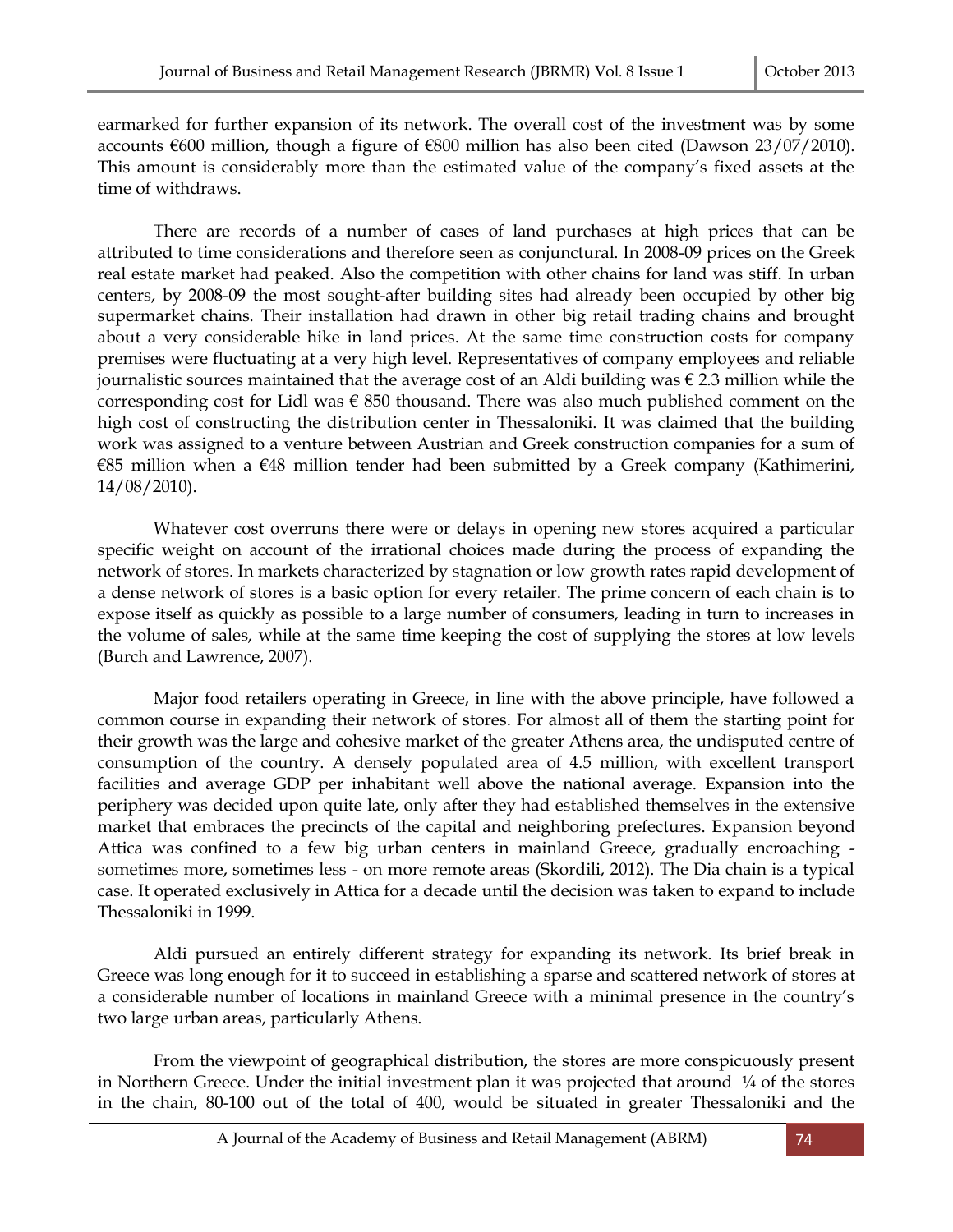neighboring prefectures (Tsireka, 18/11/2008). The focus on the northern Greek market was a strategic choice of Lidl. Lidl's plan was to start its expansion into Greece from the country's second largest market so as to benefit from the close links that this region maintains with the companys' home-country. Northern Greece is the region par excellence for sending migrants to Germany in the great exodus that took place at the beginning of the 1960s. Almost all families include migrants who have either returned to their place of origin or continue to live in Germany but maintain strong links with their mother country. Lidl therefore judged, correctly, that in this part of Greece their name would already be known or could quickly become known by word of mouth to the general consuming public and would be accorded the high regard that is enjoyed by German companies. Moreover at this time, at the end of the 1990s and first years of the decade of 2000, the presence of the big conventional supermarket chains in Northern Greece, and even in the large urban center of Thessaloniki, was marginal and the only competition was with a few local supermarket chains. Ten years later, at the end of 2008, Aldi faced an entirely different environment, with not only Lidl but also all the country's big conventional supermarket chains present on the ground in Northern Greece.

The majority of the Aldi stores were in prefectural capitals or big provincial towns situated on or near the Patras-Athens-Thessaloniki-Evzones and Egnatia Odos national road axes linking them with Thessaloniki, where the sole distribution center was located. It is interesting that the choice was made in quite a few of the country's prefectures to open for business not in the main commercial center of the prefectural capital but in secondary towns (Aridaia, Vrasna, Amaliada, etc.), avoiding initial establishment in the main market, where competition would be intense and the price of land high. This arrangement obviously burdened the company with high costs for supplying the stores from the sole distribution center in Thessaloniki and lower sales figures.

More significantly, the network of 37 stores targeted only a small segment of the company's potential clientele. There were only 5 stores serving the big urban center of Thessaloniki and only 4 in the environs of Athens. The descent into Attica was in fact decided upon precipitately because under the initial plan the expansion into Attica was not projected to commence until 2012 (Tsireka, 18/11/2008).

### **3. Discussion and Conclusions**

In search for the crucial factors culminated in Aldi's withdraw from Greece company sources place unilateral emphasis on the external environment and encourage the idea that all have to do with the unfavourable external conditions. In particular the inflexible and bureaucratically organized public sector, the unstable economic environment and emergency policies of imposing high taxes on business enterprises are identified as the main obstacles to projects success (Kathimerini, 14/08/2010).

There is no doubt that the Greek business environment and the Greek economy have their peculiarities. It is a commonplace that the black economy is flourishing, that the public sector is bureaucratically organized and slow to issue permits, that the institutional framework that determines how business activity is to be conducted is subject to frequent changes. Moreover, in the context of the ongoing severe fiscal crisis, emergency direct and indirect taxes have been imposed. However we are not ready to conclude that they generate an especially unfavourable and hostile business environment for grocery retailers. In fact many aspects of the business environment in Greece are much more favorable than in other European countries where Aldi has operations. The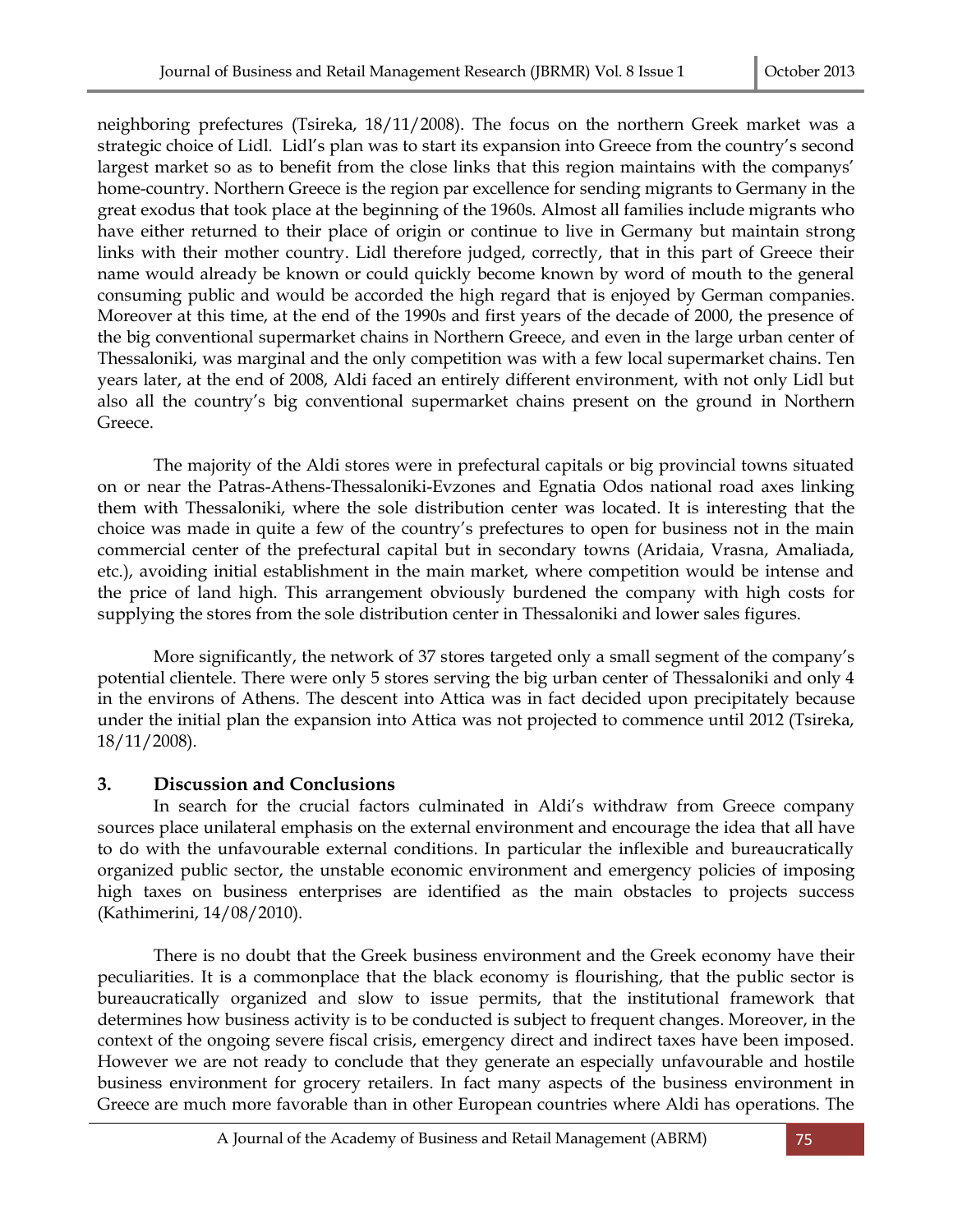institutional framework prescribed by the regulations for the establishment of new retail outlets in Greece is much less binding than in many other countries of Western Europe, such as the UK, France, or Norway where there are strict land use regulations and in most cases chains can be expanded only through buyouts over existing enterprises and premises (Guy, 2001; Coe & Wrigley, 2007). When it comes to the mode of operation of businesses Greek legislation is also more discretionary than, for example, in Germany where stringent regulations for opening hours, pricing of goods and labour collective agreements were insuperable obstacles before the activities of the gigantic American Wal-mart chain in the country (Fernie and Arnold 2002; Christopherson, 2007). Also, the public sector does not suffer from the problem of long-term corruption and businesses are not exposed to threats from the mafia that is still active in quite a few post-Communist states.

In corroboration of the above, all three of the top grocery retailer's chains in Greece are transnational corporations. Correspondingly, in all significant branches of retail trade international corporations are dominant and among them the German companies have pride of place. By definition big companies are less influenced by the economic conjuncture and by external factors. Large TNCs have been characterized as rather "immune" to divestment decisions due to short-term environmental changes (Alexander, et al., 2005:18). They are equipped with deep pockets, knowledge and advanced management skills to back their decisions in unfavorable external environments as long as they are committed to their projects. It is characteristic that until the withdrawal from Greece, Aldi had not withdrawn from any other target country, though things are not rosy everywhere. It is said that certain executives were very hesitant, if not opposed, about expansion in Greece from the very beginning (Dawson, 23/07/2010). Their promotion to top management posts just at the beginning of 2010 it could be directly associated with the final decision to exit the country. Nevertheless the arrival of new top management is frequently associated with divestment decisions (Alexander and Quinn, 2002).

Furthermore, the economic crisis may cause problems for other sectors of retail trade but it offers an opportunity for the discount chains. Available data show that economic crisis was an opportunity for large grocery retailers to strengthen their position and gain market shares from minor chains and independent stores in Greece (Skordili, 2013). The mother of the Albrechts brothers, founders of Aldi, owner of a grocery store in Essen, used to say that "when things get worse for others, for us they get better". Or, as the Economist magazine put in a relevant article, "anger in the streets, smiles in the aisles" (The Economist, 02/06/2011).

The overstatement of the significance of unfavourable external factors is a common factor in company's justification of international failure. According to Lidl the reasons for its withdrawal from Norway, a country where the discount model enjoys great popularity, must be sought in the difficulties it has encountered with expansion beyond the capital due to certain local authorities refusal to issue permits for installation. Lidl attributed these difficulties to the close relations maintained by the number-one local retail trading chain Reitan with local politicians (Afterposten, 17/02/2002). However in related local press coverage a different view was put forward, namely that Lidl was obliged to abandon the country largely because of the unwillingness of Norwegian consumers to shop from the chain's outlets since company's image was very poor in this country. In the listing of companies in Norway with criterion their degree of commitment to responsible business practices, Lidl came last. Also, its secretive mode of operation runs counter to social and commercial practice in Norway, where transparency and publicly visible procedures are held in high esteem. Moreover, the very strong Norwegian labor unions condemned the company for the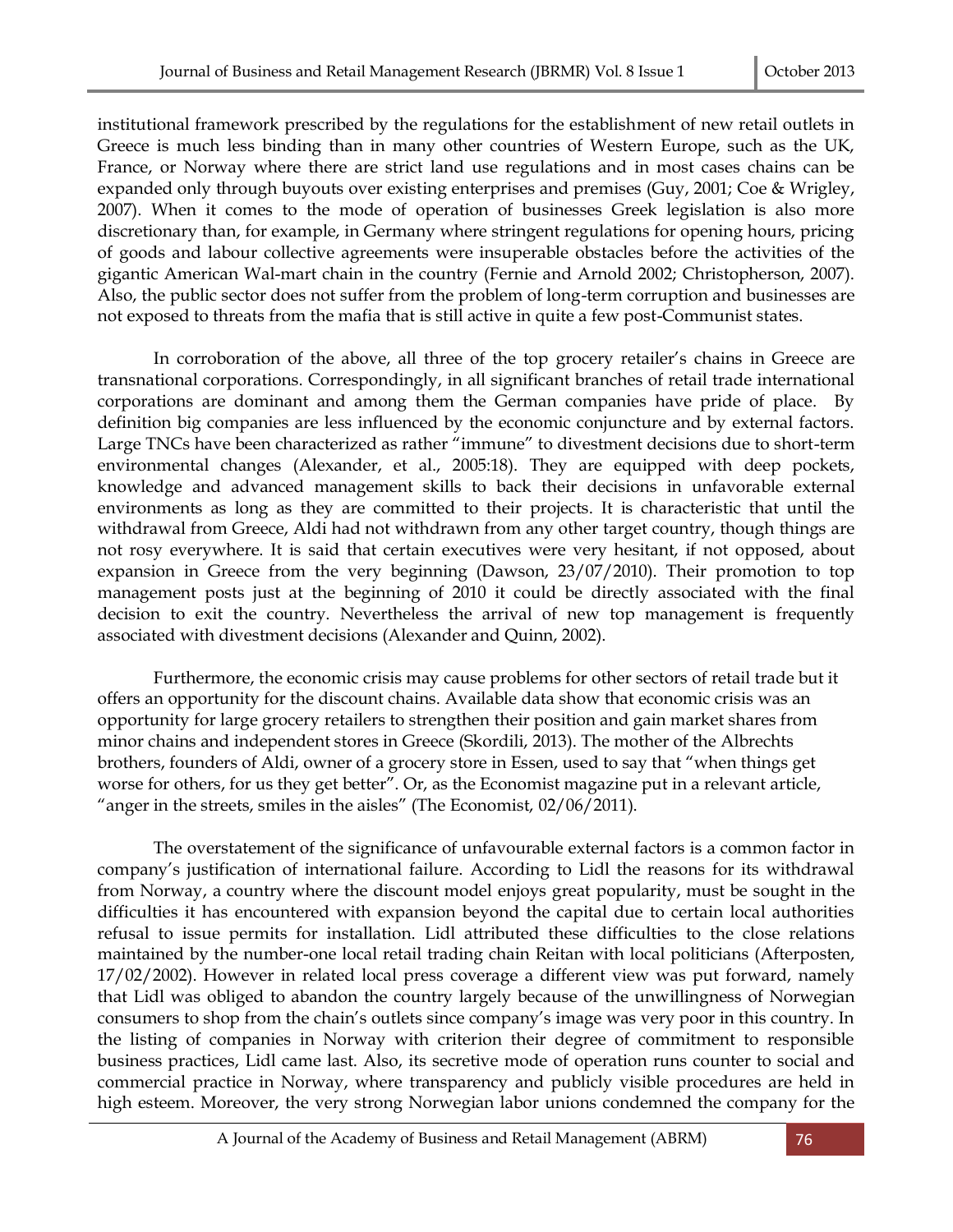bad labor practices it implements in other countries, and it is well-known that Norwegian society is particularly sensitive to proper observance of labor legislation (Afterposten, 26/06/2006).

The previous analysis has exposed the significance of internal factors to Aldi's withdraw from Greece. A series of crucial false moves in the planning and implementation stage of the investment had led to failure of the project.

Despite its great size, Aldi remains a private family business that does not trade on the stock exchange. The prime objectives of businesses of this kind, which are very common in Germany, are to secure the long-term viability of the business and not the short-term maximization of profits (The Economist, 24/09/2009). One of their common characteristics is that they methodically organize their business moves on the basis of careful planning. Meticulous attention to the detail of business strategy has saved Aldi from large-scale failures in the course of their international expansion. Nevertheless, the boundaries between careful, methodical planning and conservative and timid managerial practices are not always clear. Inability to make prompt business decisions and predilection for initiatives entailing little risk are not always the best options in today's rapidly changing business environment. The company's fixation on involvement in mature markets that are similar to what they know in their country of origin and their reluctance to establish themselves quickly in the CEE countries has led to their missing significant opportunities to gain a foothold in these markets where discount chains are favorably placed (Hanf and Dautzenberg, 2009).

The same conservatism and timidity was evident in the case of Greece. At the end of 2008, following repeated delays, the company finally made its belated entry into Greece. This was not the best time to be embarking on such an initiative. The country's organized grocery retail sector was characterized by fierce competition, with the margins for significant regroupment already very narrow. In the hard discounting market in particular, the Lidl stores enjoyed absolute predominance. With a ten-year presence in the Greek market, Lidl was already quite well-known, and familiar to Greek consumers, having constructed an extensive network of stores throughout the country. With proper handling by the management team the consequences of this belated launching of operations in Greece could perhaps be modified, but the specific choices that had been made were not helpful.

The lost opportunity to buy out the Plus network only a few months before Aldi's final departure from the country, the slow, and largely predictably slow, rate at which new stores were being brought into operation and, more significantly, the wrong priorities in constructing the network of stores, were most likely decisive factors for the success or failure of the undertaking. Aldi's unwillingness to move promptly into the Athenian market confined it to small and competitive regional markets which were objectively incapable of leading to the rapid growth of revenue that was a prerequisite for the company's becoming a real threat to LIdl and acquiring the ability to finance further growth. Moreover the competitive strategy that was chosen was not the most suitable. The company initiated a short-sighted campaign of cut-throat competition with Lidl. The two chains embarked on a war of discounts and special offers to lure away consumers from the limited pool of customers patronizing the discount houses, without bothering themselves at all with the conventional supermarket chains or the small-scale retail trade which, particularly in Greece, comprise important sources of potential consumers.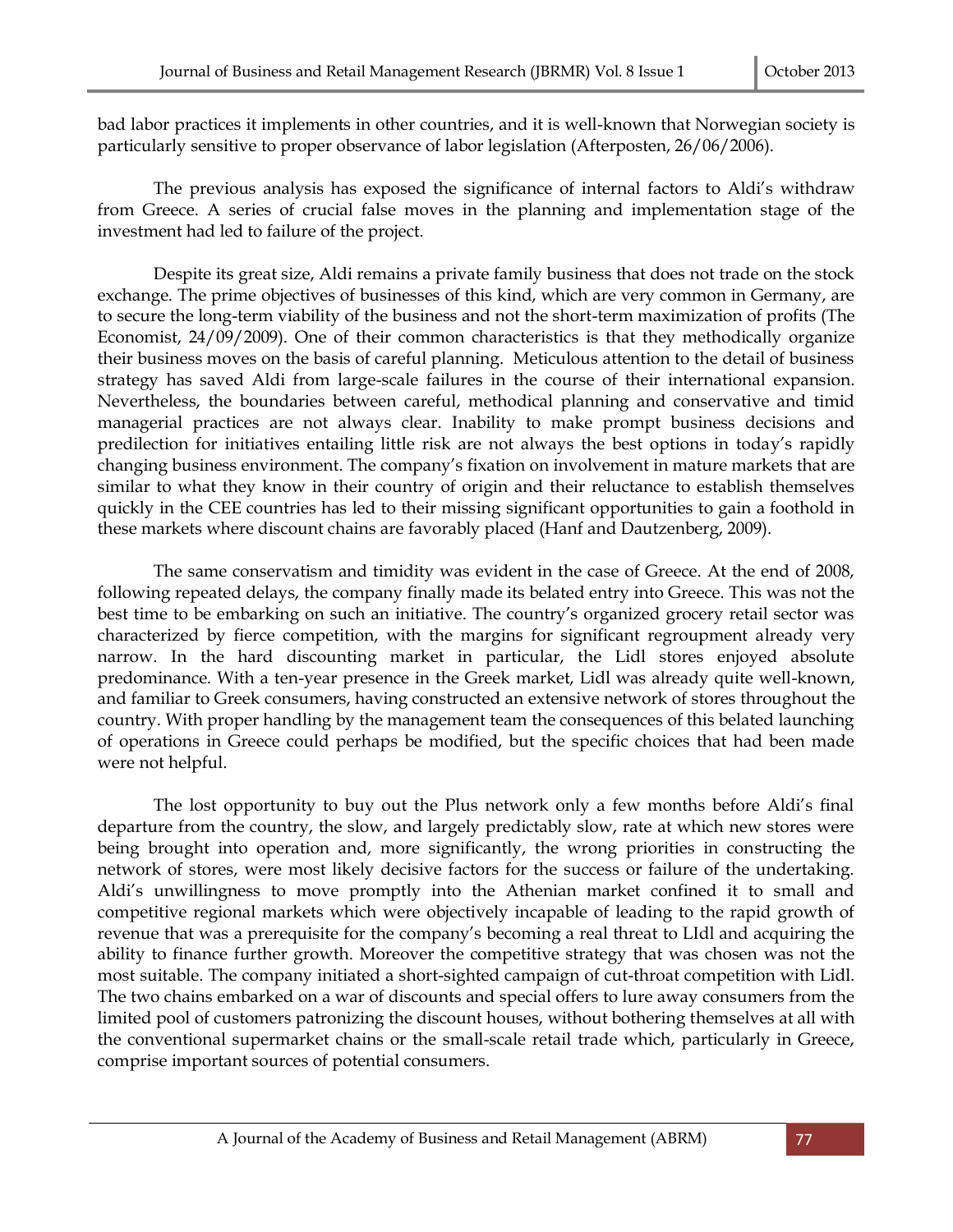The abovementioned mistaken choices led to cost overruns, delays and reduced revenues, which the company management attempted to deal with through continual changes of the administrative staff, thus exacerbating the problem. It is obvious that the German and Austrian managers who had undertaken co-ordination of the investment in Greece did not respond in the best possible way to the peculiarities of the Greek market. As Christopherson aptly commented, discussion on the global expansion of international corporations usually confines itself to studying the characteristics of the host country, ignoring the characteristics of the home-country (Christopherson, 2007). Aldi attempted to establish itself in Greece by transferring the meticulousness and the inflexibility of the German administrative model which, as it turned out, is not the most suitable in the case of Greece.

Large international retailers seek to simplify their networks and expose themselves to fewer different environments so as to reduce risk (Coe and Wrigley, 2007). In the context of the current global recession this trend has been intensified. Aldi's hasty departure from Greece reduces by one the company's exposed flanks. That is not negligible, since it enables the company to concentrate on the mature markets of the USA, the UK and Australia, where it judges that there are opportunities for growth.

#### **References**

Aftenposten (17/02/2002) "German chain hits barriers in Norway", at

<http://www.aftenposten.no/english/local/article457367.ece>

- Aftenposten (26/06/2006) "Business has a bad image" at
- <http://www.aftenposten.no/english/business/article1367576.ece>
- Alexander, N. and Quinn, B. (2002) "International retail divestment", *International Journal of Retail and Distribution Management*, 30:2, pp. 112-125
- Alexander, N., Quinn, B. and Cairns, P. (2005) "International retail divestment activity", *International Journal of Retail and Distribution Management*, 33:1, pp. 5-22.
- Aoyama, Y. (2007) "Oligopoly and the structural paradox of retail TNCs: an assessment of Carrefour and Wal-Mart in Japan", *Journal of Economic Geography*, 7, pp.471-490.
- BBC Business (20/11/2008) Pinch helps discount supermarkets, at

<http://news.bbc.co.uk/2/hi/business/7739606.stm>

- Bradley, S. & Chemawat, P. (2002) "Wal\*Mart Stores, Inc." Harvard Business School *Working Paper Series: 9-794-024.*
- Burch,L. & Lawrence, G. (2007) "Supermarket own brands, new foods and reconfiguration of agrifood supply chains", in J. Lawrence & D. Burch (eds.) (2007) *Supermarkets and Agri-food Supply Chains*, pp.100-28.
- Burt, S. (2010) "Retailing in Europe:20 years on", *The International Review of Retail, distribution and Consumer Research,* 20:1, pp.9-27.
- Burt, S., Dawson, J. and Sparks, L. (2004) "The International Divestment Activities of European Grocery Retailers", *European Management Journal,* 22:5, pp.483-492.
- Chemawat, P. (2001) "Distance still matters: The hard reality of global expansion", *Harvard Business Review*, 09/2001:137-147.
- Christopherson, S. (2007) "Barriers to "US style" lean retailing: the case of Wal-Mart's failure in Germany", *Journal of Economic Geography*, 7, pp.451-469.
- Coe, N. and Wringley, N. (2007) "Host economy impacts of transnational retail: the research agenda", *Journal of Economic Geography,* 7: 433-450.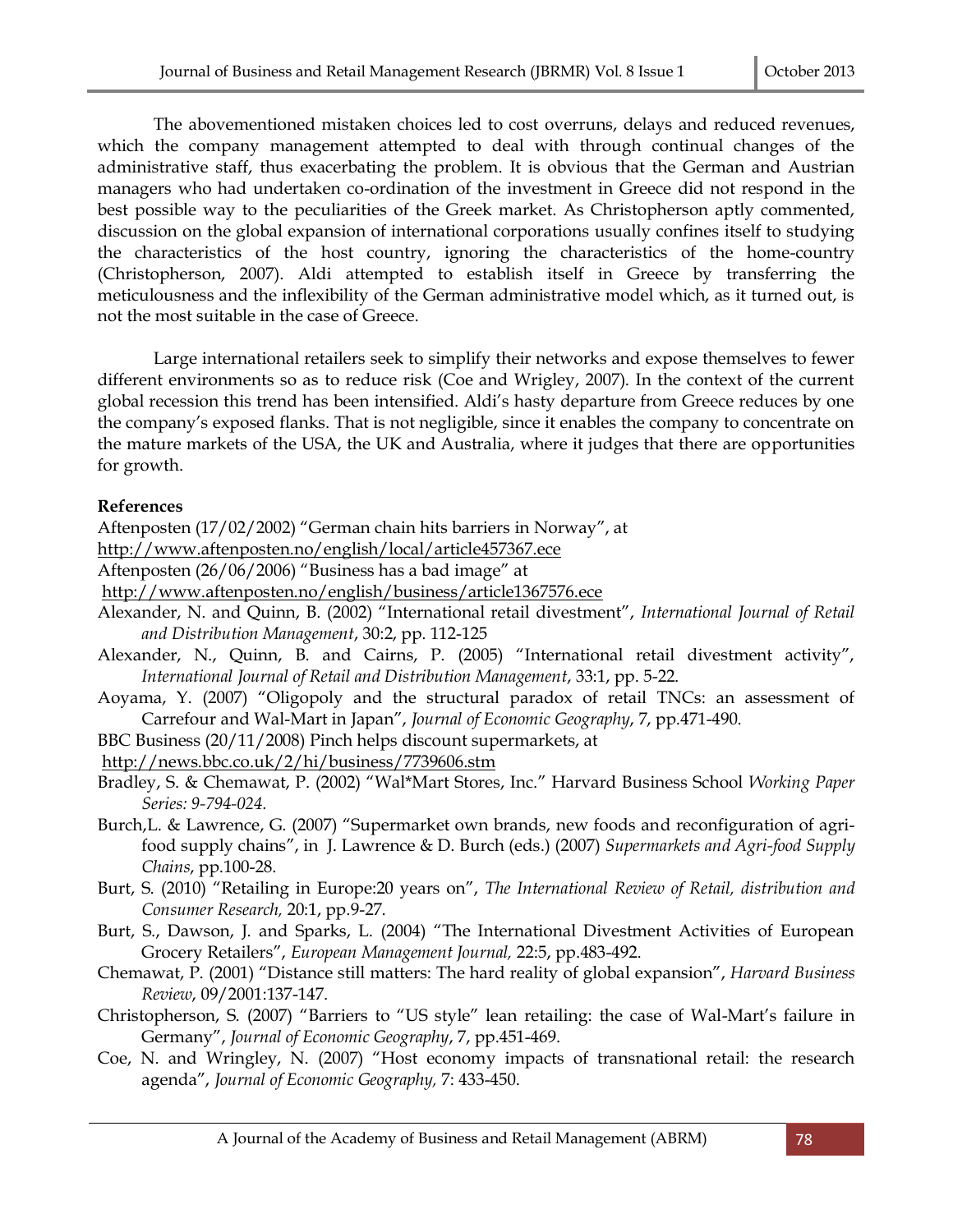- Colla, E. (2003) "International expansion and strategies of discount grocery retailers: the winning models", "*International Journal of Retail and Distribution Management*, 31:1, pp.55-66.
- Dawson, M. (12/03/2010) "German discounters turn cannibal", at [http://www.german-retail](http://www.german-retail-blog.com/2010/03/12/german-discounters-turn-cannibal/)[blog.com/2010/03/12/german-discounters-turn-cannibal/](http://www.german-retail-blog.com/2010/03/12/german-discounters-turn-cannibal/)
- Dawson, M. (10/06/2010) "Talk with Biendroka", at [http://www.german-retail](http://www.german-retail-blog.com/2010/06/10/talk-with-biedronka/)[blog.com/2010/06/10/talk-with-biedronka/](http://www.german-retail-blog.com/2010/06/10/talk-with-biedronka/)
- Dawson, M. (23/07/2010) "Aldi quits Greece", at [http://www.german-retail](http://www.german-retail-blog.com/2010/07/23/aldi-quits-greece/)[blog.com/2010/07/23/aldi-quits-greece/](http://www.german-retail-blog.com/2010/07/23/aldi-quits-greece/)
- Deloitte (2009) "Feeling the squeeze: Global Powers of retailing 2009", at [www.deloitte.com/consumerbusiness](http://www.deloitte.com/consumerbusiness)
- Denstadli, J.M., Lines, R. & Gronhaug, K. (2004) "First mover advantages in the discount grocery industry", *European Journal of Marketing*, v.37:7/8, pp.872-84.
- Fernie, J. and Arnold, S. (2002) "Wal-Mart in Europe: prospects for Germany, the UK and France", *International Journal of Retail and Distribution Management*, 30:2, pp.92-102.
- Guy, C.M. (2001) "Internationalization of large format retailers and leisure providers in Western Europe: planning and property impacts", *International Journal of Retail and Distribution Management*, v.29, pp.452-61
- Hanf, J. and Dautzenberg, K. (2009) "Retail internationalization as a driver of global developments: the example of Central and Eastern Europe", in Lindgreen, A and Hingley, M. (eds.) *The new cultures of food: marketing opportunities from ethnic, religious and cultural diversity*, Gower, pp. 89- 103.
- Hel.Stat. (Hellenic Statistical Authority) (2008) *Income and Expenditure of Households, 2008 Survey,*  Athens: Hel. Stat. Publications.
- Isotimia (30/05/2009) "Empargo to Greek products by Lidl" at <http://www.isotimia.gr/default.asp?pid=21&la=1&artid=73230&catid=6&pg=3> *(in greek)*
- Kathimerini (09/12/2006) "Discount Super Market: Discount chains are growing" at [http://news.kathimerini.gr/4dcgi/\\_w\\_articles\\_economyepix\\_877203\\_09/12/2006\\_208237](http://news.kathimerini.gr/4dcgi/_w_articles_economyepix_877203_09/12/2006_208237) *(in greek).*
- Kathimerini (14/08/2010)"The main causes that led to the Greek 'wreck' of Aldi", at [http://news.kathimerini.gr/4dcgi/\\_w\\_articles\\_economyepix\\_1\\_14/08/2010\\_411446](http://news.kathimerini.gr/4dcgi/_w_articles_economyepix_1_14/08/2010_411446) *(in Greek)*
- Skordili, S. (2013) «Economic Crisis as a Catalyst for Food Planning: the case of Athens», *International Planning Studies*, v.13 (1): 128-141.
- Skordili, S. (2012) "Economic crisis and intensity of spatial inequality: Spatial strategies of the major grocery retail groups operating in Greece", *Aeihoros Journal,* (17): 82-105, *(in Greek).*
- The Economist (02/06/2011) "Spanish aisles: why a low-price retailer is thriving", at <http://www.economist.com/node/18775460>
- The Economist (08/07/2010) "Getting Germans to open their wallets is hard" at
- http://www.economist.com/node/16542846
- The Economist (14/08/2008) "The Germans are coming: Germany's "hard discount" model of supermarket retailing is spreading in Europe", at
- http://www.economist.com/node/11920665
- The Economist (23/06/2011) "Businesses are learning to serve the growing number of hard-up Americans" at http://www.economist.com/node/18863898
- The Economist (24/09/2009) "European family firms in the recession" at http://www.economist.com/node/14517406